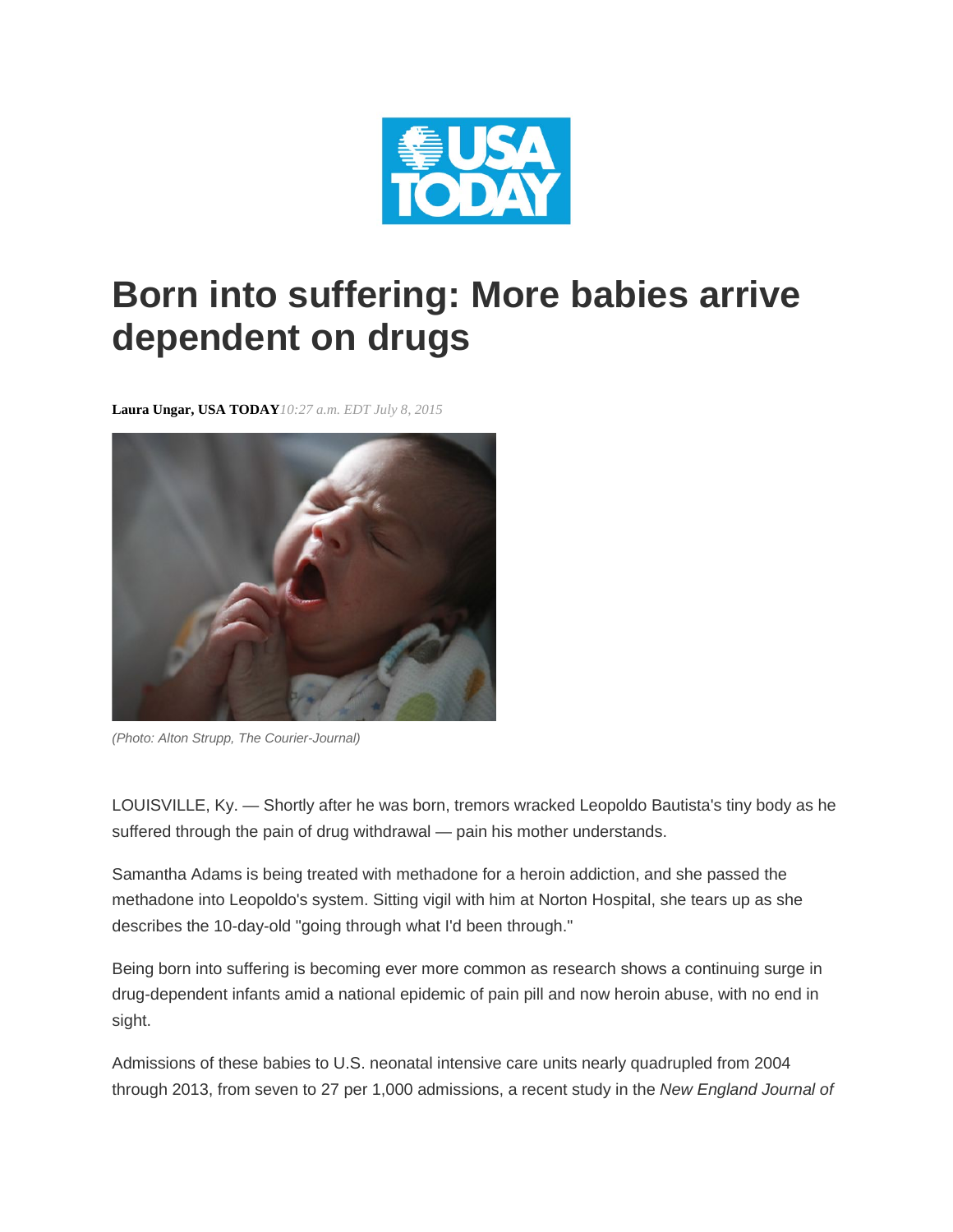*Medicine* found. Meanwhile, the overall incidence nearly doubled in four years nationally, with one affected baby born every 25 minutes by 2012. That's according to Vanderbilt University researchers publishing in the *Journal of Perinatology*, who say the problem accounts for \$1.5 billion a year in health care charges.

Rates are highest in a region encompassing Tennessee, Mississippi, Alabama and Kentucky. In Kentucky, one of the hardest-hit states, hospitalizations for drug-dependent newborns soared 48% in one year, from 955 in 2013 to 1,409 in 2014 — a startling 50-fold rise since 2000, when there were only 28.

"The seemingly never-ending increase every year is so frustrating to see," says Van Ingram, executive director of the Kentucky Office of Drug Control Policy. "It's a horrible thing to spend the first days or your life in agony."

Infants such as Leopoldo cry piercingly and often. They suffer vomiting, diarrhea, feeding difficulties, low-grade fevers, seizures — and even respiratory distress if they're born prematurely. They're extra-sensitive to noise and light, so NICUs must be kept dark and quiet. Treatment includes declining doses of morphine and comfort measures like swaddling and rocking to calm them.

For these babies, the slow withdrawal from drugs is their first experience of the world.



*Mother Samantha Adams and her newborn Leopoldo Bautista, 10 days old, spend some quality time together inside the Louisville Norton Healthcare child care center for children experiencing drug withdrawal symptoms. Bautista*  was born experiencing withdrawals from Methadone, a side effect from his mother's efforts to get clean of heroin *and other narcotics prior to his birth. (Photo: Alton Strupp, The Courier-Journal)*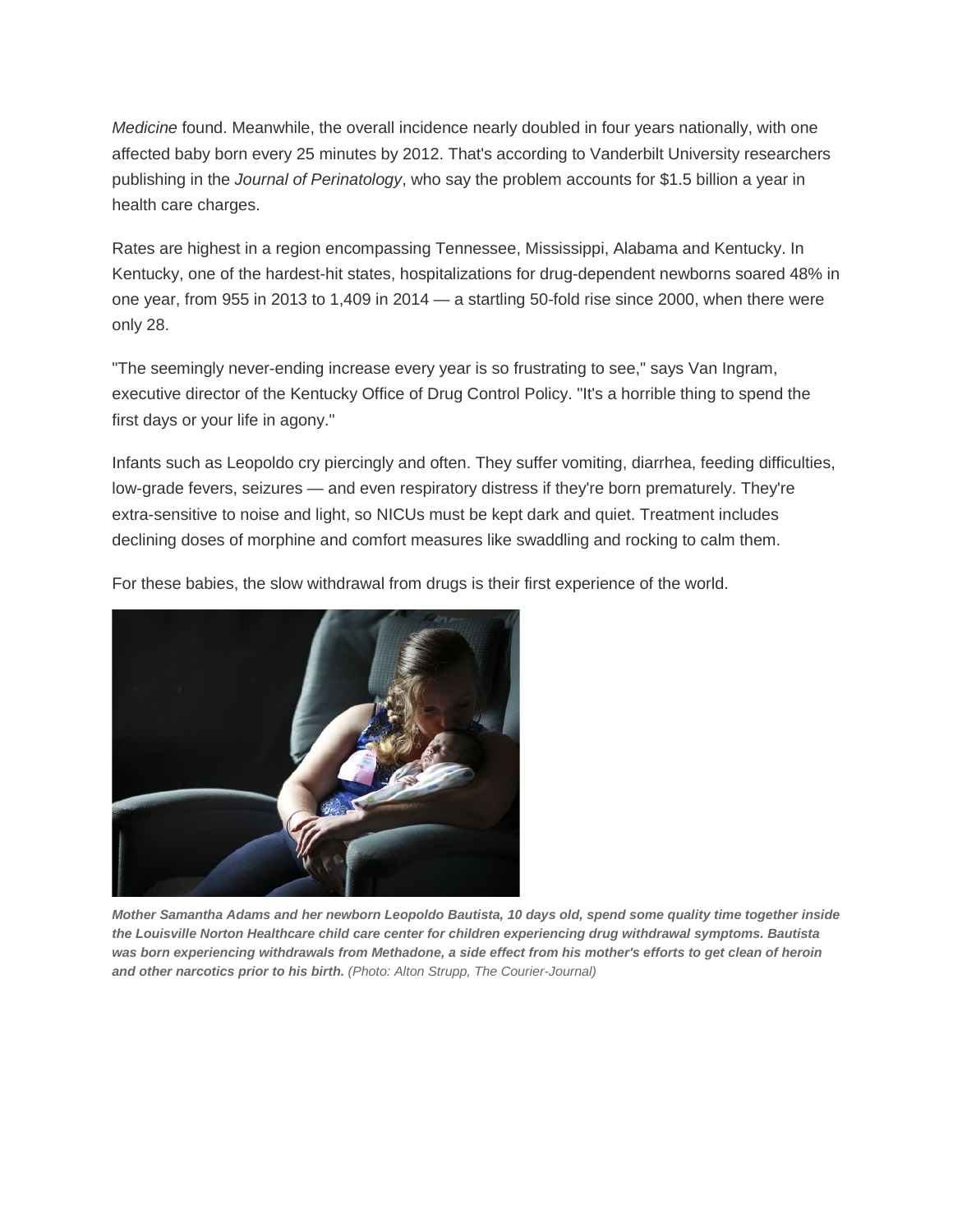## **EPIDEMIC'S YOUNGEST VICTIMS**

Some doctors say growing awareness of the problem, known technically as neonatal abstinence syndrome or NAS, pushes up the numbers — although others argue this is a small factor if it contributes at all.

Veeral Tolia, a MEDNAX neonatologist at Baylor University Medical Center in Dallas and lead author on the *New England Journal* article, says the surge mainly reflects "the current epidemic of opioid drug use and abuse." Each day across the nation, 46 people die from overdoses of prescription painkillers.

While his study couldn't accurately track illicit drugs, doctors say they see more moms struggling with heroin addiction. Federal statistics show drug-poisoning deaths involving heroin nearly quadrupled from 2000 to 2013. Some treatment professionals say addicts are turning to heroin because it's cheaper and easier to get after government crackdowns on prescription drug abuse, although officials say crackdowns are not solely to blame.

Whatever the reason, "heroin is definitely on its way back," says Lori Devlin-Phinney, a neonatologist with University of Louisville Physicians, adding that at UofL Hospital it's "the No. 1 drug that moms are taking."

Adams, 27, of Sellersburg, Ind., says she began using heroin about 3½ years ago, after a bad relationship breakup. Thirteen months ago she sought help at a methadone clinic. But as she got clean, she became pregnant with Leopoldo, her fifth child.

The clinic reduced her methadone dosage from 110 to 70 milligrams, but she knew from treatment center videos that her unborn baby still faced a risk of being born dependent on the drug. Though many doctors consider medication-assisted treatment the best option for pregnant addicts, it can cause NAS and some suspect it's contributing to the rising rates.

Adams' mother, Elizabeth Ashby, says she was relieved her daughter sought treatment but she worried for her grandchild and couldn't believe how many other families were facing the same battle. "Whenever I gave her a ride to the methadone clinic," she says, "I'd see all the pregnant girls getting in line."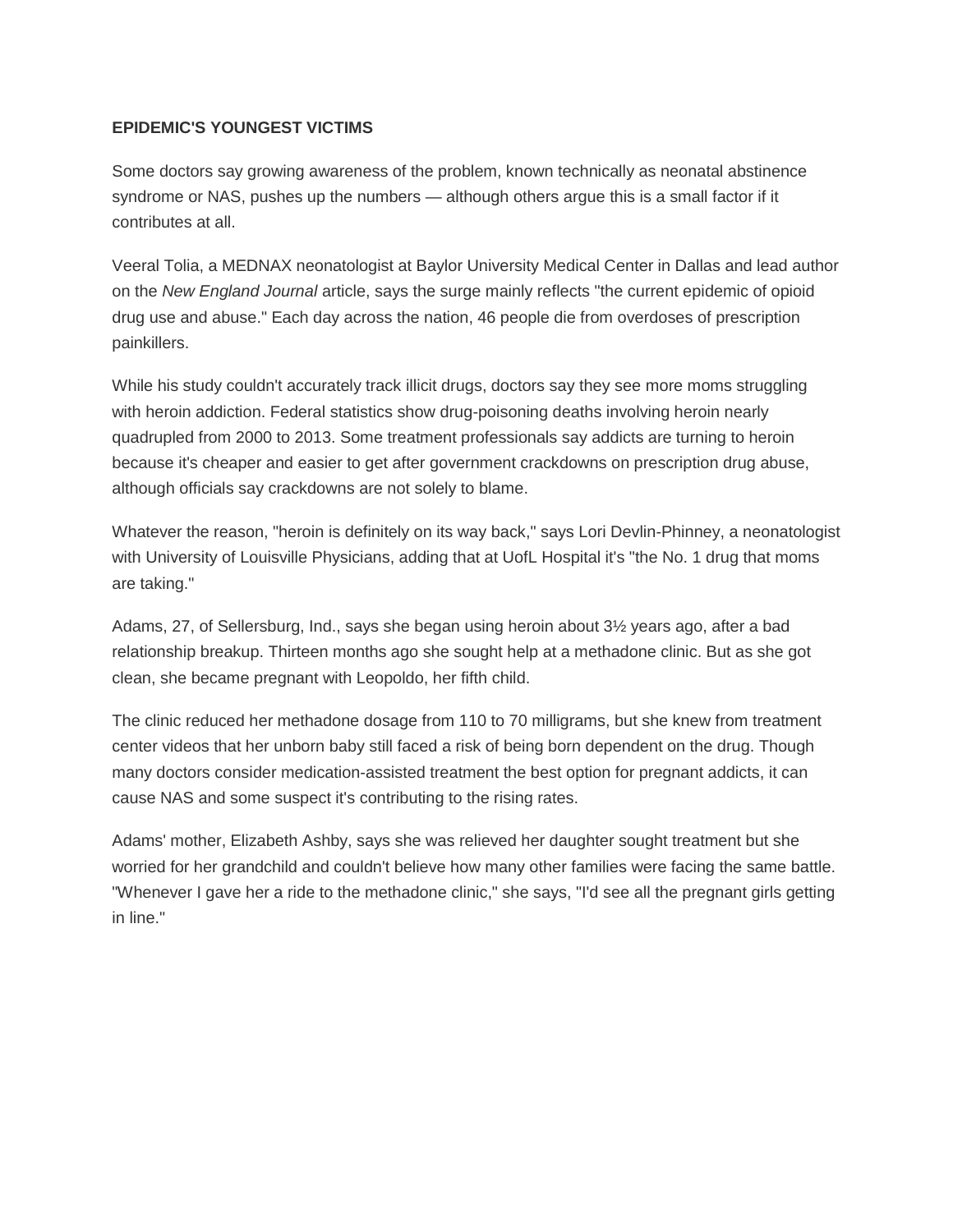

*New grandmother Elizabeth Ashby, right, checks in with her grandson Leopoldo Bautista, 10 days old, and daughter Samantha Adams inside the Norton Healthcare child care center for children experiencing drug withdrawal symptoms. (Photo: Alton Strupp, The Courier-Journal)*

## **TOO MANY PILLS, NOT ENOUGH TREATMENT**

Researchers say steep increases in painkiller prescribing to pregnant women, along with the rest of the population, also drive up NAS rates. According to the U.S. Centers for Disease Control and Prevention, health care providers wrote 259 million prescriptions for painkillers in 2012, enough to give every American adult a bottle of pills.

Ten of the highest-prescribing states were in the region with most NAS — the South.

Stephen Patrick, an assistant professor of pediatrics and health policy at Vanderbilt and lead author on the *Perinatology* study, also led research that found 28% of pregnant Medicaid recipients in Tennessee had filled at least one opioid prescription.

Legitimate use not only raises the risk of NAS, it sometimes leads to abuse.

But drug treatment for pregnant women is sorely lacking. Less than 2,000 of the 11,000 treatment facilities listed by the U.S. Substance Abuse and Mental Health Services Administration include services for pregnant women.

"In many communities," Patrick says, "women are left with very few options."

Shortages can mean delays. Even when treatment centers give pregnant women top priority, just a few days' wait can cause them to turn away, endangering their growing fetuses, says Dawn Forbes, neonatologist at Kosair Children's Hospital in Louisville. "When people hit rock bottom, there's a small window to get them into treatment."